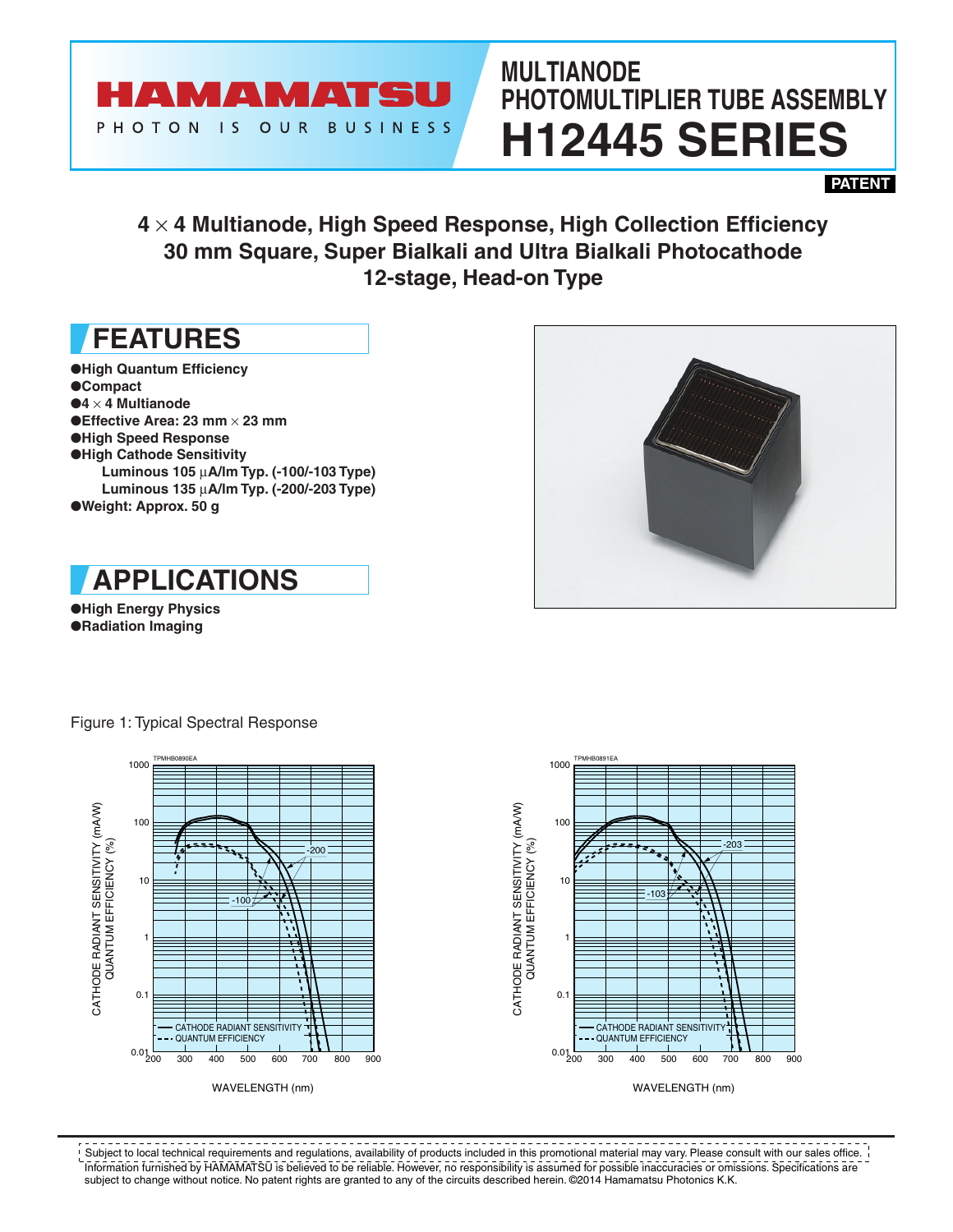### **MULTIANODE PHOTOMULTIPLIER TUBE ASSEMBLIES H12445 SERIES**

|            |            | <b>Spectral Response</b> | $^{\circledR}$                              | $\circledR$                      | $\circled{c}$<br><b>Dynode</b><br><b>Structure</b><br>/ Stages |                                                  | <b>Maximum Ratings</b>                               | <b>Cathode Characteristics</b> |                |                                                    |                 |  |
|------------|------------|--------------------------|---------------------------------------------|----------------------------------|----------------------------------------------------------------|--------------------------------------------------|------------------------------------------------------|--------------------------------|----------------|----------------------------------------------------|-----------------|--|
|            |            |                          |                                             |                                  |                                                                | <b>Supply</b><br>Voltage                         | <b>Average</b>                                       | Luminous                       |                | <b>Blue</b>                                        |                 |  |
| Type No.   | Range      | Peak<br>Wavelength       | <b>Photo-</b><br>cathode<br><b>Material</b> | <b>Window</b><br><b>Material</b> |                                                                | <b>Between</b><br>Anode<br>and<br><b>Cathode</b> | <b>Anode</b><br>Output<br><b>Current</b><br>in Total | Min.                           | Typ.           | <b>Sensitivity</b><br>Index<br>$(CS 5-58)$<br>Typ. | Radiant<br>Typ. |  |
|            | (nm)       | (nm)                     |                                             |                                  |                                                                | (V)                                              | (mA)                                                 | $(\mu$ A/Im)                   | $(\mu A / Im)$ |                                                    | (mA/W)          |  |
| H12445-100 | 300 to 650 | 400                      | <b>SBA</b>                                  | κ                                | MC/12                                                          | $-1100$                                          | 0.018                                                | 90                             | 105            | 13.5                                               | 110             |  |
| H12445-103 | 185 to 650 | 400                      | <b>SBA</b>                                  | U                                | MC/12                                                          | $-1100$                                          | 0.018                                                | 90                             | 105            | 13.5                                               | 110             |  |
| H12445-200 | 300 to 650 | 400                      | UBA                                         | Κ                                | MC/12                                                          | $-1100$                                          | 0.018                                                | 110                            | 135            | 15.5                                               | 130             |  |
| H12445-203 | 185 to 650 | 400                      | UBA                                         | U                                | MC/12                                                          | $-1100$                                          | 0.018                                                | 110                            | 135            | 15.5                                               | 130             |  |

A SBA: Super Bialkali, UBA: Ultra Bialkali **NOTE:**

B K: Borosilicate glass, U: UV glass

C MC: Metal channel



Figure 3: Time Response (Example)



TIME (1 ns/div.)



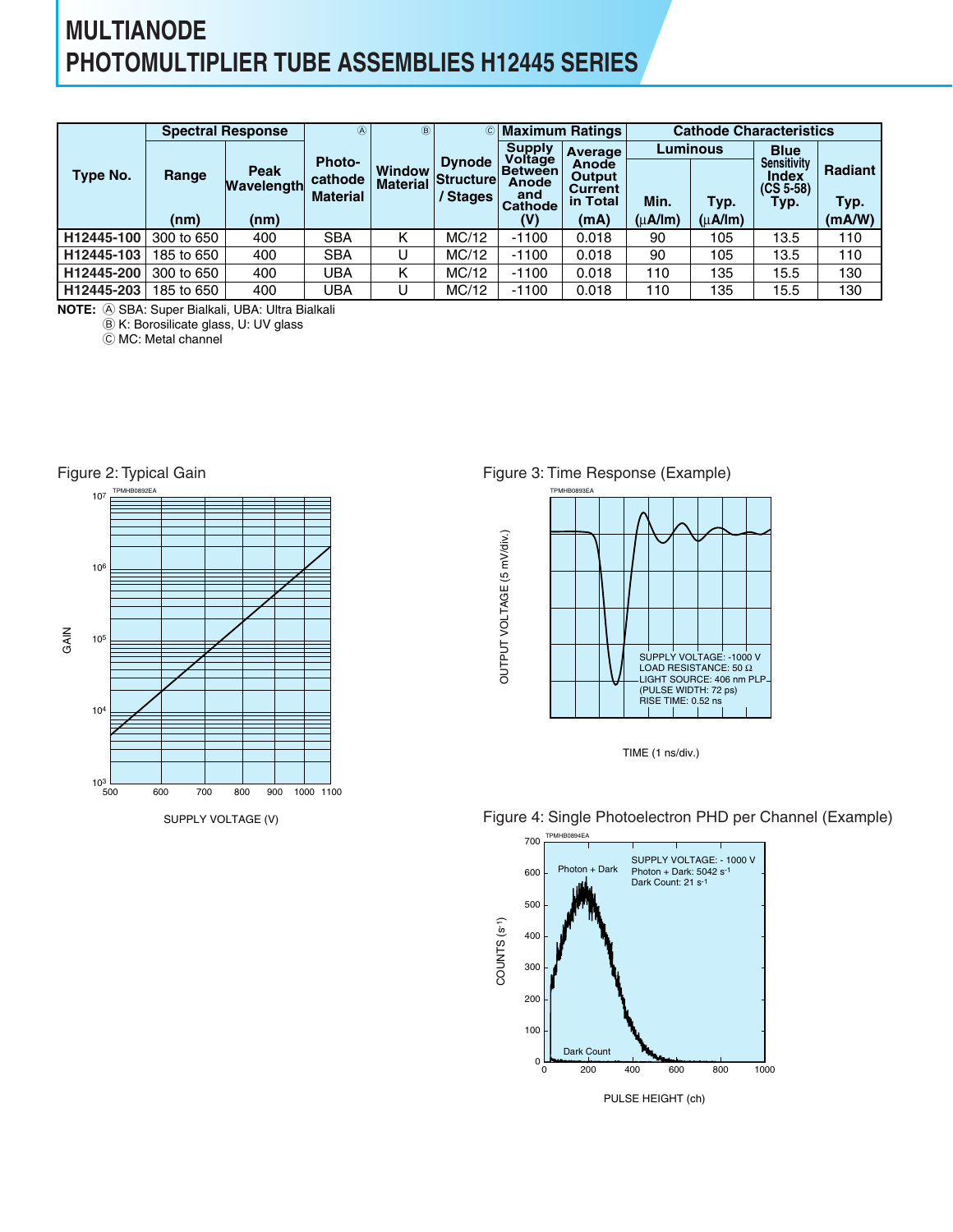

| Anode to      |                 |                   |                     |                     | <b>Anode Characteristics</b> |                      |                | <b>Pulse Linearity</b> | <b>Uniformity</b>      |                  |                   |      |            |  |
|---------------|-----------------|-------------------|---------------------|---------------------|------------------------------|----------------------|----------------|------------------------|------------------------|------------------|-------------------|------|------------|--|
| Cathode       | <b>Luminous</b> |                   |                     | <b>Dark Current</b> |                              | <b>Time Response</b> |                |                        | per Channel            | <b>Between</b>   |                   |      |            |  |
| <b>Supply</b> |                 |                   | Gain                | per Channel         |                              | <b>Rise</b>          | <b>Transit</b> |                        |                        | 5%               | <b>Each Anode</b> |      | Type No.   |  |
| Voltage       |                 |                   |                     |                     | (After 30 min)               | Time<br><b>Time</b>  |                | <b>TTS</b>             | 2%<br><b>Deviation</b> | <b>Deviation</b> |                   |      |            |  |
|               | Min.            | Typ.              | Typ.                | Typ.                | Max.                         | Typ.                 | Typ.           | Typ.                   |                        |                  | Typ.              | Max. |            |  |
| (V)           |                 | $(A/Im)$ $(A/Im)$ |                     | (nA)                | (nA)                         | (ns)                 | (ns)           | (n <sub>s</sub> )      | (mA)                   | (mA)             |                   |      |            |  |
| $-1000$       | 25              | 105               | $1.0 \times 10^{6}$ | 0.4                 | 4                            |                      | 5.0            | 0.34                   | 0.8                    | 2                | 1:2               | 1:3  | H12445-100 |  |
| $-1000$       | 25              | 105               | $1.0 \times 10^{6}$ |                     |                              | 0.52                 |                |                        |                        |                  | 1:2               | 1:3  | H12445-103 |  |
| $-1000$       | 25              | 135               | $1.0 \times 10^{6}$ |                     |                              |                      |                |                        |                        |                  | 1:2               | 1:3  | H12445-200 |  |
| $-1000$       | 25              | 135               | $1.0 \times 10^{6}$ |                     |                              |                      |                |                        |                        |                  | 1:2               | 1:3  | H12445-203 |  |

### **VOLTAGE DISTRIBUTION RATIO AND SUPPLY VOLTAGE**

| $-$<br>trodes<br>$F_{\text{A}}$<br>∟।੮ |           | Dv1 | Dv2<br>$\sqrt{2}$        | D <sub>v</sub> 3 | -<br>ے ، | Dv4 | D <sub>v</sub> <sub>5</sub> | . | Dv9 | –<br>∟∨້ | $\sim$<br>⊃∨1<br>1 U | Dv12 | GR<br>$\sim$      |  |
|----------------------------------------|-----------|-----|--------------------------|------------------|----------|-----|-----------------------------|---|-----|----------|----------------------|------|-------------------|--|
| Ratio                                  | - -<br>ے، |     | $\overline{\phantom{a}}$ |                  |          |     |                             | . |     |          |                      |      | $\sim$ $-$<br>∪.∪ |  |

Supply Voltage: -1000 V, K: Cathode, Dy: Dynode, GR: Guard Ring, P: Anode

#### Figure 5: Pulse Linearity with All Anodes Shorted (Example)



Figure 6: Anode Cross-talk (Example)



SUPPLY VOLTAGE: -1000 V LIGHT SOURCE: TUNGSTEN LAMP with BLUE FILTER (DC LIGHT)  $APERTURE$  SIZE:  $\square$ 5.75 mm

TPMHB0896EA